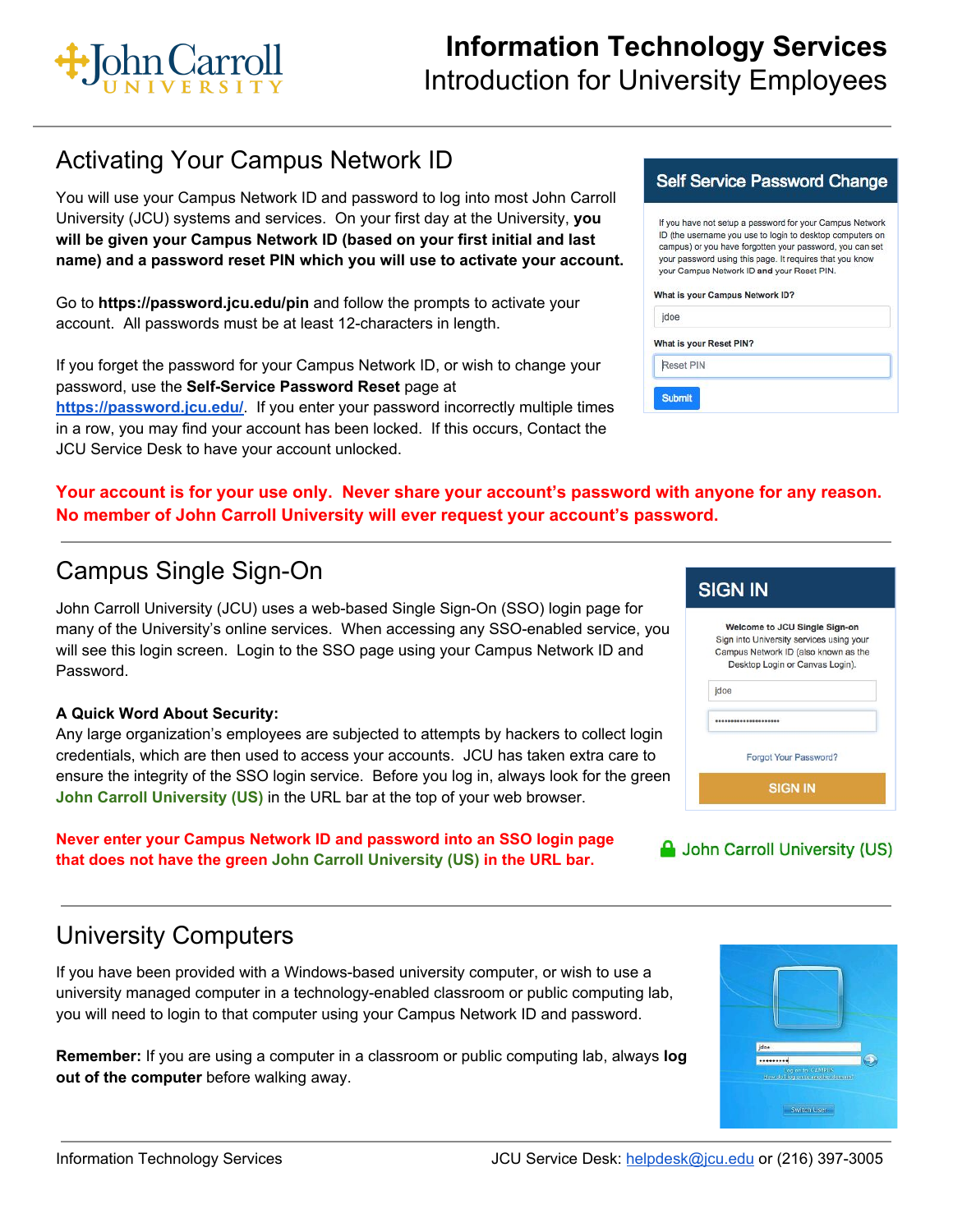

## Google Email, Calendar, Drive, and other Google Services

John Carroll University utilizes the Google Apps for Education service as the provider of the campus' official Email (Google Mail/GMail), Calendaring (Google Calendar), and Collaborative Document (Google Drive) environment. On your first day at the University, **you will be given your JCU Email Address, which you will use to access these services.**

The primary Google Services can be accessed at the following URLs:

**Google Mail: [https://mail.google.com](https://mail.google.com/) Google Calendar: [https://calendar.google.com](https://calendar.google.com/) Google Drive: [https://drive.google.com](https://drive.google.com/)**

| Google                |             |
|-----------------------|-------------|
| Sign in               |             |
| to continue to Gmail  |             |
| <b>Email or phone</b> |             |
| jdoe@jcu.edu          |             |
| Forgot email?         | <b>NEXT</b> |

You will login to these Google Services using your JCU Email Address (including the @jcu.edu) and the same password you set when you activated your Campus Network ID.

Once you are logged in to one Google service, you can access a complete list of available services using the Google

Applications menu , located in the upper right corner of the page.

**Note:** Your Google account should be setup before you arrive on campus. Google accounts are created each business day, generally after 9AM. If your account has not been setup, please try again tomorrow. If it continues to not function, please contact the JCU Service Desk.

### Banner

John Carroll University uses the Banner suite of applications to manage and display employee information. You will utilize Banner Self-Service for entering your work time, maintaining your leave reporting, and viewing your online paycheck information.

All Banner services utilize the JCU Single Sign-On server for access.

To access Banner services, go to the Banner Home Page at **[https://banner.jcu.edu](https://banner.jcu.edu/)/** and choose the service from the menus at the top of the page.



If your job requires that you have access to Banner Admin Pages, please contact Information Technology Services directly. Your supervisor can give you more information.